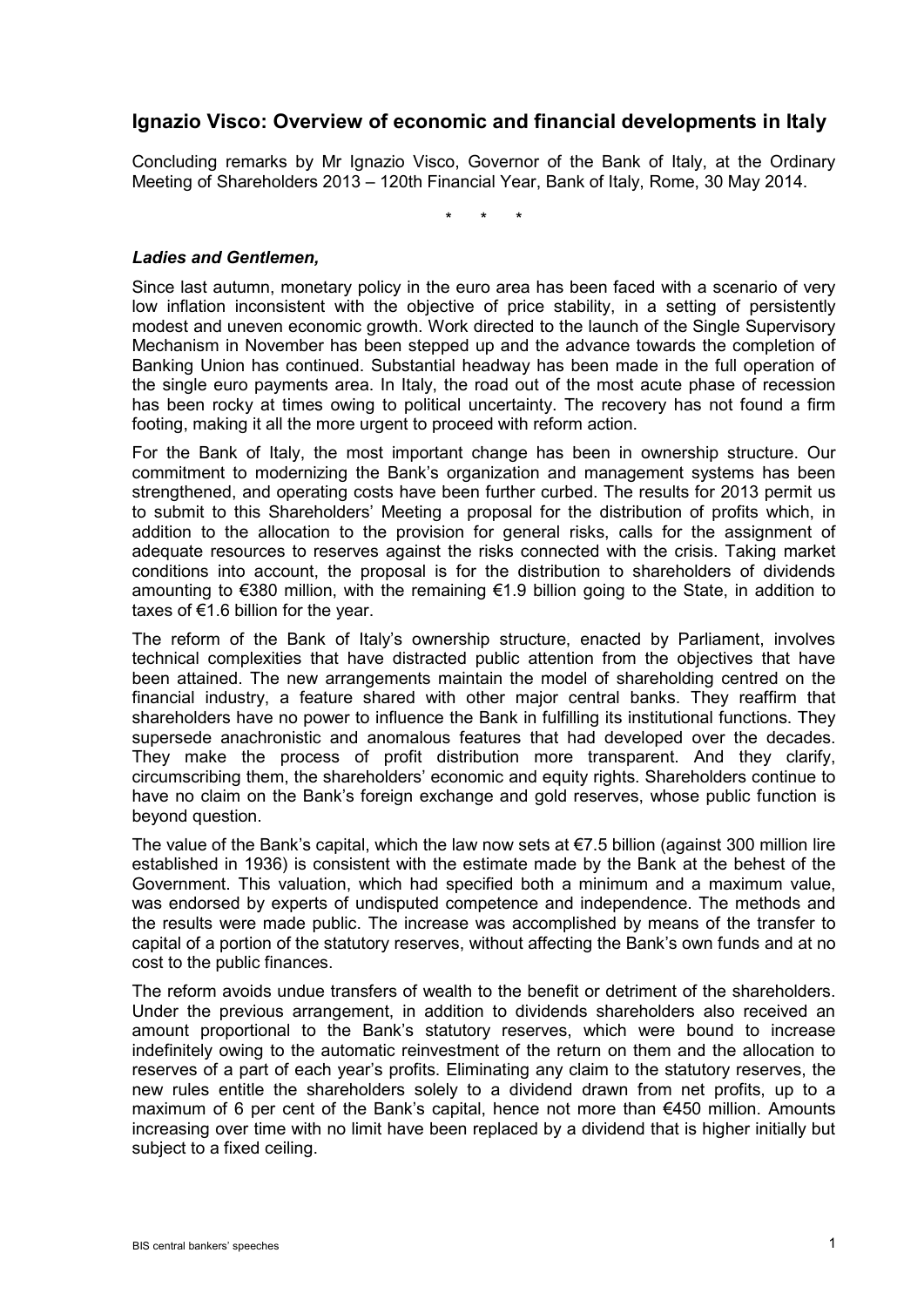The concentration of shareholdings in the hands of the main banking groups fuelled the erroneous but persistent perception of possible interference in the Bank's performance of our institutional functions. The reform has broadened the potential shareholder base, capped single institutions' stakes at 3 per cent and instituted effective measures to foster a redistribution of shares to bring holdings down within that ceiling. We expect shareholders to act swiftly and on their own to dispose of their excess holdings. The rights associated with shareholding have now been defined with certainty, which favours trading in the shares and permits transparent price formation. We shall act to facilitate this process.

The actual amount of dividends will be decided, each year, subject to the results for the year and the Bank's capital needs. In order to foster compliance with the limit on shareholdings, the Bank may purchase its own shares temporarily; we shall avail ourselves of this option only if necessary and in such a way as in no case to entail any risk of loss.

The newly acquired clarity concerning the amount realizable from sales of Bank of Italy shares and the prospect of market transactions make it possible to include them in the regulatory capital of banks and insurance companies, which could have a modest positive effect on the supply of credit. The shares do not form part of the banks' initial capital for the asset quality review that the ECB is currently conducting together with national supervisors.

# **The Bank of Italy: an institution open to change**

In performing its functions the Bank manages resources entrusted to it in the national and European interest, pursuing the express objective of efficiency. For some time now we have been engaged in an operation of reorganization and rationalization. The initiatives undertaken in this regard are described at length in our *Relazione sulla gestione e sulle attività* (report on operations and activities), which has a specific section dedicated to cost trends in the last few years.

Relying on new technology, we have imparted impetus to the modernization of the payment system and made a sizeable investment in the computerization of our branches. Since the mid-1990s this has resulted in a steady diminution in the resources allocated to cashier and state treasury services. The reorganization carried out between 2008 and 2010 reduced the number of branches from 97 to 58, of which 31 have been converted into more streamlined, specialized units. The yearly cost of the branch network has been cut by about 25 per cent in real terms. A reassessment, open to the contribution of representatives of the staff, is now under way on the best way to guarantee the Bank's efficient presence throughout the national territory.

At the start of this year our head office was reorganized. In place of the old functional areas, we now have eight directorates general, with autonomous management responsibilities. The directorates with responsibilities for human resources have been unified. Procurement has been assigned to a single specialized unit. The number of units assigned to administrative tasks has been reduced.

The total staff of the Bank of Italy, including the Italian Foreign Exchange Office personnel taken on by the Bank in 2008, has come down from a peak of over 10,000 in the early 1990s to 7,850 on the eve of the branch reform and to some 7,000 at present. Operating costs have been lowered by 14 per cent in real terms over the past four years.

We will continue along these lines, carefully reviewing every expenditure item. Our ongoing reform action has lowered costs and improved efficiency, maintaining high quality service and capitalizing on staff skills.

The reduction in resources employed and costs incurred has been achieved despite an increase in the number and complexity of the tasks performed. European integration, with the creation of the European Central Bank, has not resulted in any diminution of the responsibilities of the national authorities in the field of monetary policy or banking supervision; nor will it in the future with Banking Union.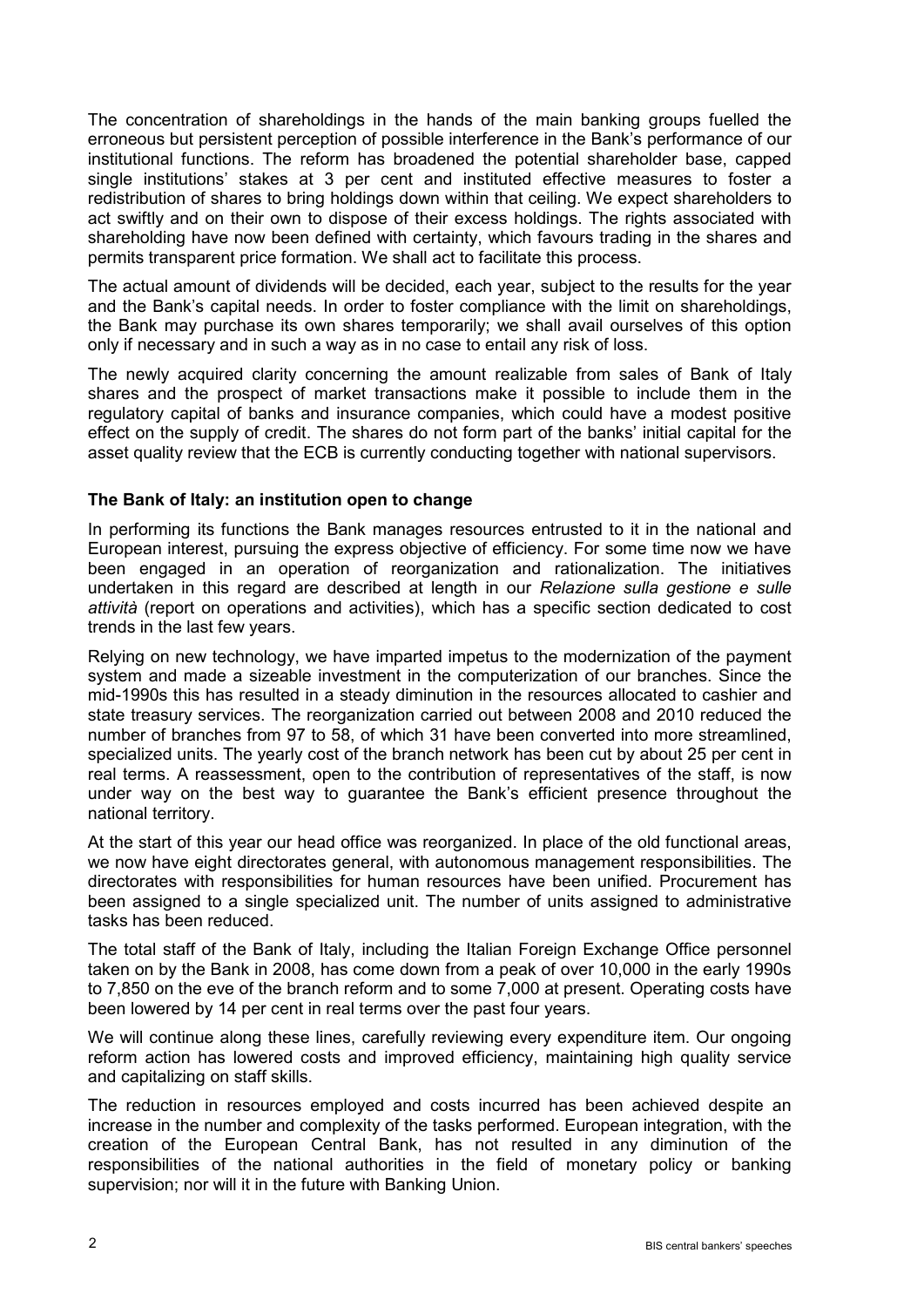The ECB's monetary policy decisions are taken collegially by the Governing Council, which consists of the governors of all the national central banks of the Eurosystem, acting in the European common interest and using for this purpose the research and analysis of their own institutions. The ECB's own preparatory analytical work is conducted through the intense activity of committees and working groups that bring together experts from the various national central banks.

Our capability for economic, statistical and legal research and analysis is also placed directly at the service of the nation, with advisory services and operational support to Parliament, the Government and other institutions, and with activity in international forums.

The implementation of monetary policy is delegated wholly to the national central banks: open market operations, the refinancing of banks, and the acquisition, management and valuation of the collateral they provide in exchange for liquidity.

The central banking function includes the production and distribution of banknotes. Our works print about 18 per cent of the euro area's paper money, with a peak last year of 1.36 billion notes. The Bank of Italy regulates and controls the activities of banks and other cash handlers, with off-site analysis and on-site inspections involving its branch network.

Our institution develops and manages the technological platforms and infrastructure for the clearing and settlement of domestic financial transactions. Together with the Bundesbank, we are entrusted with operating the euro area's TARGET2 gross settlement system, to be flanked by the TARGET2 Securities system for the settlement of securities trades in the euro area, now under development. The Bank of Italy is the Italian national authority competent for the realization of the single euro payments area for retail transactions. The Bank and its branch network also manage the state treasury service. We exercise oversight of the payment system and financial market infrastructure in cooperation with our European counterparts. Together with Consob, we oversee wholesale trading in government securities and post-trading activities in financial markets.

In November, with the launch of Banking Union, the Single Supervisory Mechanism created by the ECB and the national competent authorities of the participating EU member states will be operational. With the decisive contribution of the national authorities, the ECB will supervise banks identified as systemically important according to specific criteria, such as size. For Italy, this group should include nearly all the fifteen intermediaries currently subjected to the comprehensive assessment. The national authorities will maintain direct supervision over all the other banks  $-$  in Italy they number around 600 – according to common standards and methodologies to ensure uniform supervisory action.

The Supervisory Board, which is charged with preparing decisions to submit to the ECB Governing Council, is already operational. It consists of representatives of the ECB and of the national supervisory authorities, including the Bank of Italy. Committees in which experts from individual countries can deal with issues of common interest are already active.

The quality of European banking supervision will depend strictly on the contribution of the authorities that have had the most experience in this field. We are now actively working to ensure the adoption of best practices in the Single Supervisory Mechanism, collaborating within the European Banking Authority on the design of a Single Rulebook to ensure a level playing field. In order to participate effectively in the decision-making process of European banking supervision, we shall extend our analysis to the banking industry and the major banks in other countries.

The launch of the Single Supervisory Mechanism will affect the daily activities of all the authorities involved. Off-site controls on systemically important banks will now be carried out by teams consisting of both ECB and national personnel. Inspections will be conducted by groups in which national staff may be flanked by members from other countries.

The Bank of Italy is also entrusted with the prudential supervision of securities firms and asset management companies, financial companies, payment institutions and electronic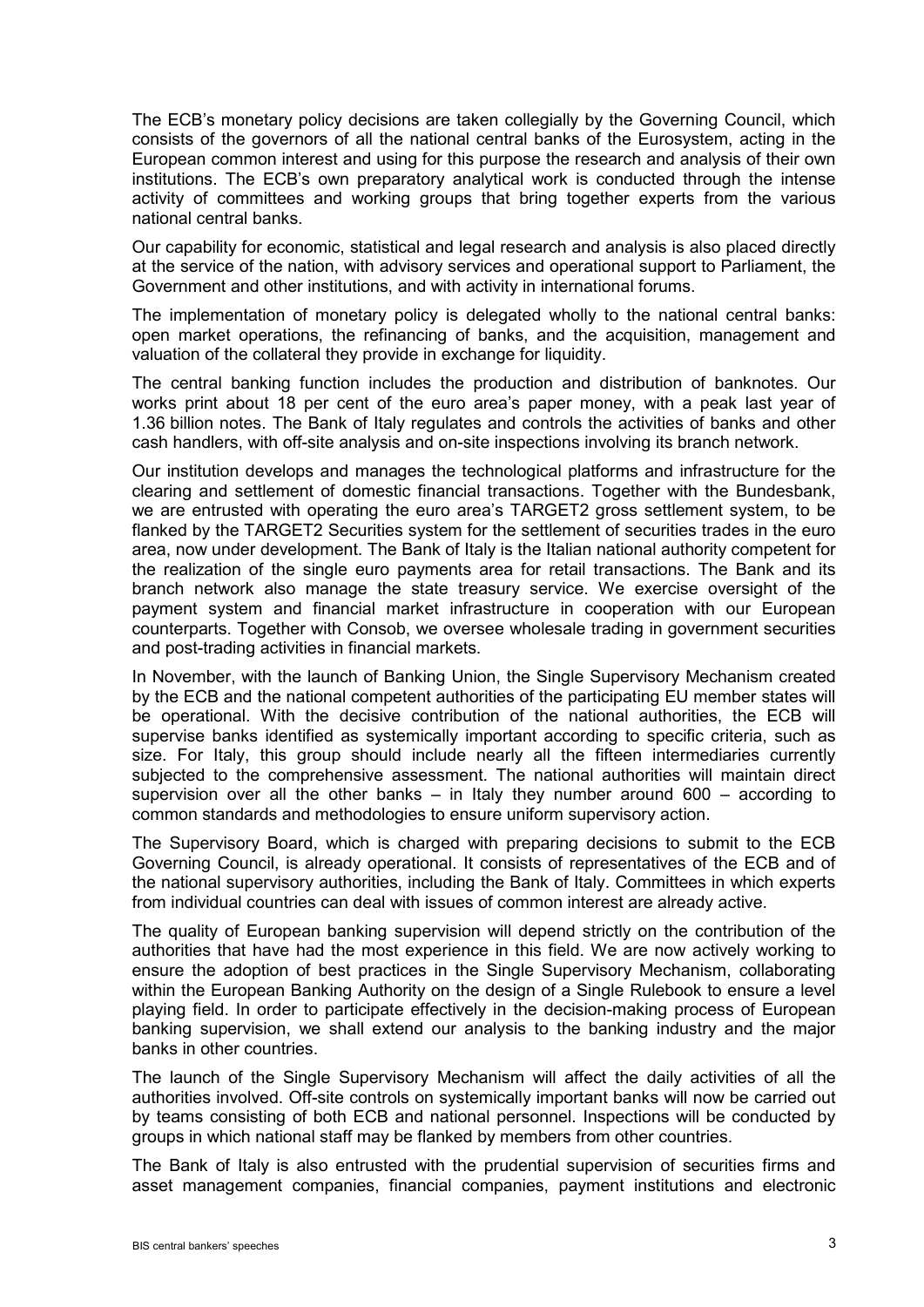money institutions. The Bank has full jurisdiction over all intermediaries, including banks, in matters of consumer protection and transparency. It is engaged in the promotion of better financial awareness on the part of the general public, in particular in schools. It will continue to provide assistance to the panels of the Banking Ombudsman for dispute resolution. Our branches contribute significantly to these activities.

Financial stability requires a macroprudential commitment. In this context the Bank is a member of the European Systemic Risk Board and participates in the work of the Financial Stability Board and the G20 to complete a series of reforms to make the financial system sounder and more resilient.

We have intensified our efforts to combat money laundering and terrorist financing, both within our directorate general for financial supervision and through the Financial Intelligence Unit, an autonomously managed body instituted within the Bank of Italy, which regulates the Unit's operation and provides the necessary human, financial and technological resources.

In January 2013 the new insurance supervisory authority (Ivass) was constituted, in close relation with banking and financial supervision. It is chaired ex officio by the Senior Deputy Governor of the Bank of Italy, who runs it together with two Councillors. Measures with significant external implications are decided on and issued by the Governing Board of the Bank enlarged to include the two Councillors. Cooperation between the operational structures of the two institutions is extensive and growing.

The public functions assigned to us, which I felt it was appropriate to recall here today, require adequate technology and, even more, high quality human resources. The competence, motivation and commitment of individual staff members are essential to effective action and to the Bank's reputation. We are taking steps to ensure that the Bank of Italy maintains its ability to attract talented young people who have successfully completed rigorous courses of study. We are well aware that we can still improve the organization of work, through reconsideration of the assignments and the professional development of individual employees, in fruitful dialogue with the trade unions. I join the Board of Directors and the Governing Board in thanking the staff of the Bank for the capability, spirit and dedication with which they perform their duties.

# **The exit from the sovereign debt crisis: monetary policy, Europe, Italy**

Financial conditions have improved greatly in the euro area since last year. After Ireland, Greece and Portugal too are once again issuing government securities. Yields on Italy's tenyear BTPs have fallen to 3.0 per cent, less than half the peak figure recorded in November 2011. The yield spread with German securities is now around 160 basis points; it had hit 550 points in November 2011 and was still 470 points in July 2012.

The contribution of monetary policy has been crucial: during the most acute stages of the crisis it prevented the situation from precipitating; it helped allay investors' fears for the integrity of the Economic and Monetary Union; it accompanied the implementation of important reforms at national level and in European governance.

Since last summer there have been large inflows of capital from the emerging economies, mainly following the announcement by the Federal Reserve of its plan for tapering monetary accommodation. The resulting downward pressure on long-term euro interest rates could be transient; less expansionary monetary policy in the United States could provoke a rebound in global yields. Volatility on the financial markets in the advanced economies has subsided to well below the historical norm, reaching levels that in the past sometimes preceded rapid changes in the orientation of investors. The fluctuations in government securities yields in recent weeks remind us just how sensitive the markets can be to any signs of uncertainty.

The consolidation of the public finances in the countries hit by the crisis, necessary per se and imperative to eliminate any doubts about debt sustainability, constitutes a guarantee against the rekindling of tensions on the sovereign debt markets in the euro area. However,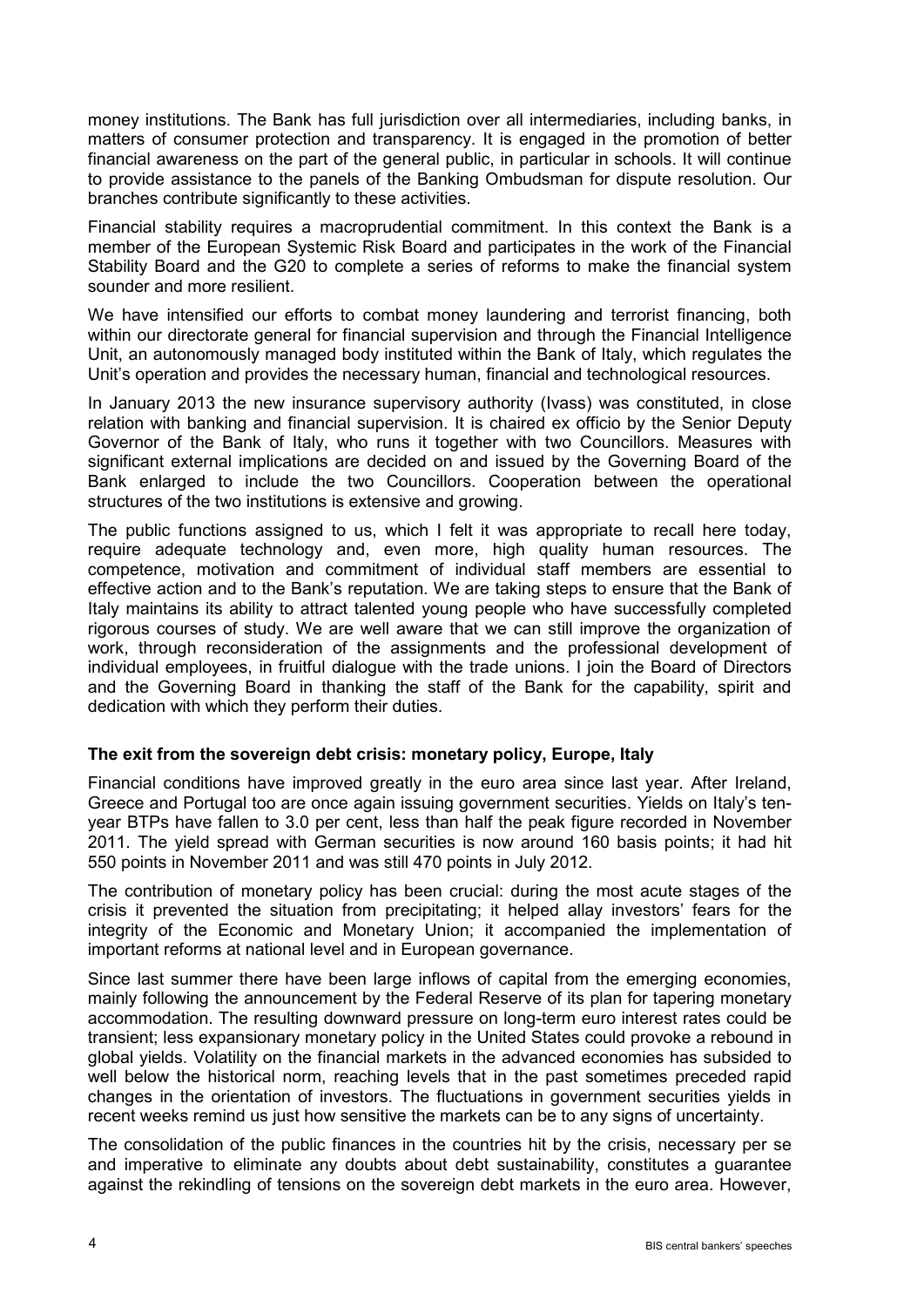the combined costs of the recession and restrictive budgetary policies have been high. The economy and, in particular, the labour market remain fragile.

Structural reforms make our economies more resilient to future shocks, but it will take time for them to yield their full fruits. Income support for those worst hit by the crisis and reemployment mechanisms for workers forced out of traditional production work can make a contribution. In addition to expansionary policies in the countries where the public finances allow it, concerted action at European level could help to boost investment and consumption demand. The opportunities provided by favourable external conditions must not be missed; the conditions for transforming the capital now available into lasting productive investment have to be guaranteed.

#### **Monetary policy and Europe**

Monetary policy in the euro area now faces challenges somewhat different from those addressed over the last two years. Economic activity returned to growth in 2013, but only in part of the euro area and at very uneven speeds. The most recent data confirm this. Credit market conditions remain difficult. Financial fragmentation along national lines has diminished but it has not disappeared. Above all, there has been a sharp reduction in consumer price inflation; since the middle of last year the rate of inflation has been well below the ECB Governing Council's definition of price stability.

During 2013 we lowered the official interest rates twice, in May and in November, bringing the cost of the main refinancing operations to an all-time low of 0.25 per cent. In July we began to provide explicit indications of our monetary policy stance, announcing that the official interest rates would remain at or below the then current level for an extended period, in consideration of the outlook for inflation, the weakness of the real economy, and monetary and credit dynamics. This forward guidance attenuated the volatility of short-term interest rates.

The rapidity of the fall in inflation has surprised the main forecasters, who have revised their short- and medium-term expectations downwards. This pattern has been more pronounced in the countries directly hit by the sovereign debt crisis, but it is common to the entire euro area. It reflects not only the fall in energy prices, compounded by the appreciation of the euro, but also the persistent weakness of the economy. Core inflation has fallen to its lowest levels since the introduction of the single currency.

Just like excessively high rates of inflation – and we can still well remember how difficult it was to overcome that problem more than twenty years ago – prices that are growing too slowly are also detrimental to financial stability, especially when public and private debt is high and growth is weak. Excessively low inflation must be countered with equal firmness, also to prevent it from being incorporated into medium-term expectations. The formation of expectations is not a linear process: even large changes can materialize very quickly, discontinuously.

Since July 2012 the euro has appreciated by an average of 9 per cent against a basket of other currencies; against the dollar it has gained 12 per cent. The appreciation began following the announcement of Outright Monetary Transactions, which allayed fears about the reversibility of the single currency that had turned investors away from financial assets issued in some euro-area countries. The exchange rate is not in itself a monetary policy target, but at this stage the euro's appreciation has compressed consumer price inflation, both directly, by reducing the prices of imported goods, and indirectly, by increasing competitive pressure on domestic products.

Eurosystem inflation projections will be made public on 5 June. According to those published in March by the ECB, inflation is expected to remain well below 2 per cent over the next two years. This is not consistent with our definition of price stability. If this pattern is confirmed,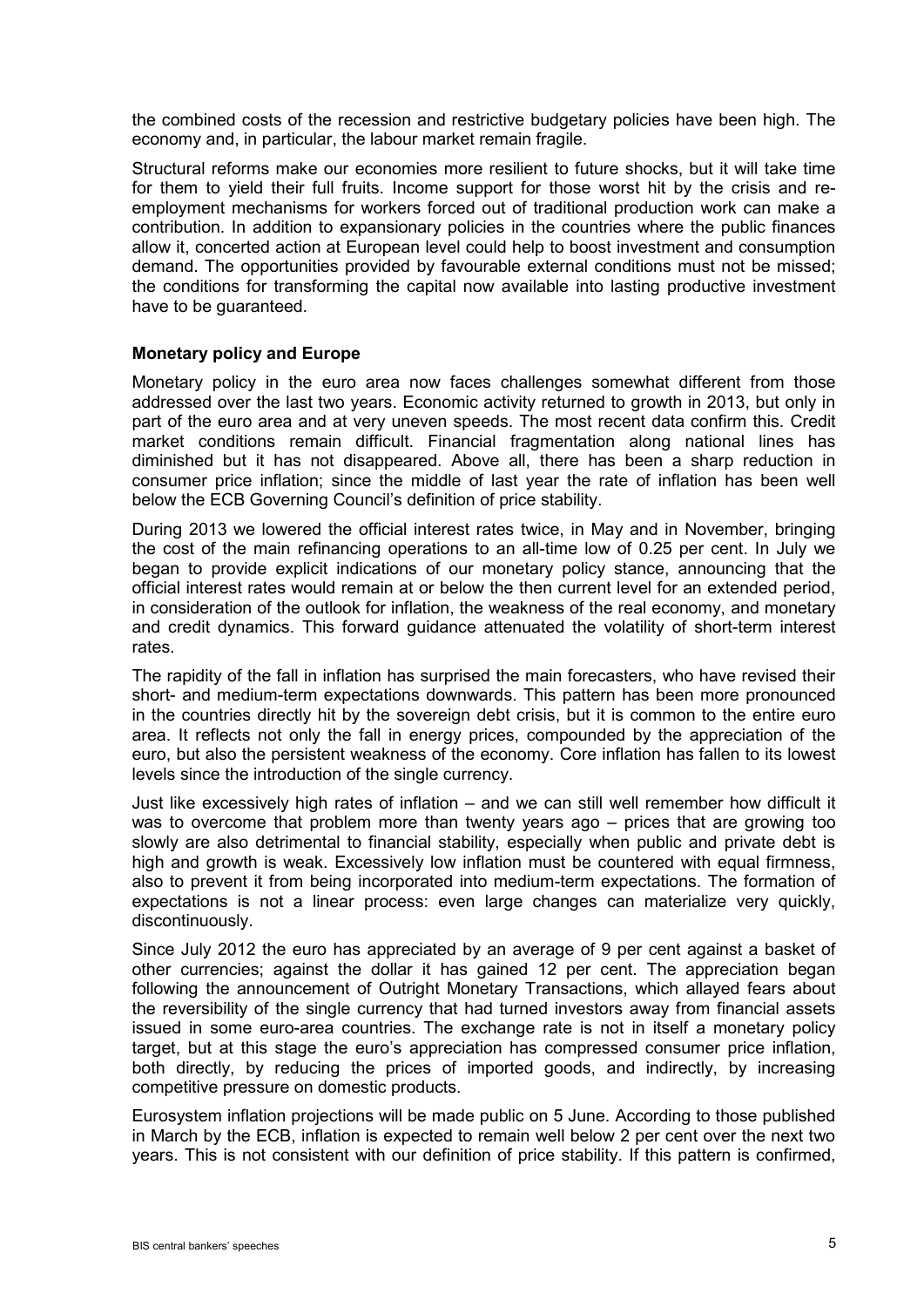the Governing Council is determined to act, even with unconventional policies, to ensure that in the medium term price developments do not diverge from the desired path.

Albeit in a situation of emergency, and not without some hesitancy, European policies have achieved significant progress during the crisis: the strengthening of fiscal rules, the extension of multilateral surveillance to macroeconomic imbalances other than those of public finances, the establishment of common funds for financial assistance to countries in difficulty, and the launch of the Single Supervisory Mechanism.

As I have observed on other occasions, the euro is a currency without a state and suffers from this deficiency. To complete the journey towards integration other essential elements of sovereignty need to be shared; Banking Union, now being implemented, should be followed by the creation of a true common budget. Designing instruments that will make it possible to intervene in support of economic growth and better public welfare would help the European Union to regain the consensus that has been partially lost.

In the shorter term, the central bank can support domestic demand through the pursuit of monetary stability. But the return to sustained and balanced growth requires broader economic policy action at European level. Measures must be taken immediately to speed up the creation of infrastructure, both tangible and intangible, indispensable to the formation of a true single market. Joint intervention would help to give market expectations a positive orientation.

# **The Italian economy**

In Italy, the long recession in progress since 2008 with only a brief interruption came to a halt at the end of last year, mainly thanks to foreign demand and to the reduced need for fiscal adjustment. A contribution came from the accelerated payment of general government commercial debts. A real recovery is struggling to get under way, however. The gradual improvement in expectations has been slow to translate into a solid upturn in economic activity.

The recession has left a burdensome legacy. Many Italian companies have managed to safeguard their shares of foreign markets and some have increased them; the current account is back in surplus, even on a cyclically adjusted basis. But the contraction in domestic activity has been dramatic: industrial production has shrunk by 25 per cent overall. In the last quarter of 2013, while exports were almost back to the same level as at the end of 2007, household consumption was still down by about 8 per cent and investment by 26 per cent, with a capacity loss in manufacturing of approximately 15 per cent. Although there are signs that confidence is picking up, the need to compensate for the erosion of accumulated savings and uncertainty about prospective income in the medium to long term will continue to weigh on household consumption. Household spending can benefit from the recently approved tax cuts, but it will not become the driving force of the recovery without an enduring increase in employment.

The recession has had a heavy impact on the number of persons in employment and hence on household income. Between 2007 and 2013 employment fell by more than a million, with almost all of the contraction in industry; the average number of hours worked also decreased. The unemployment rate has more than doubled compared with the low point of 2007, reaching 12.7 per cent in March. The supply of jobs will only begin to rise slowly; usually the first variable to react to an increase in output is the number of hours worked per employee.

We must not underestimate the risk that a further lengthening of the duration of unemployment – and there are signs of this particularly in the South and among the younger population – may erode individual skills and know-how and distance them from those that firms require. In the past, deep recessions have been associated with extensive restructuring of the productive system that has resulted in the introduction of new labour-saving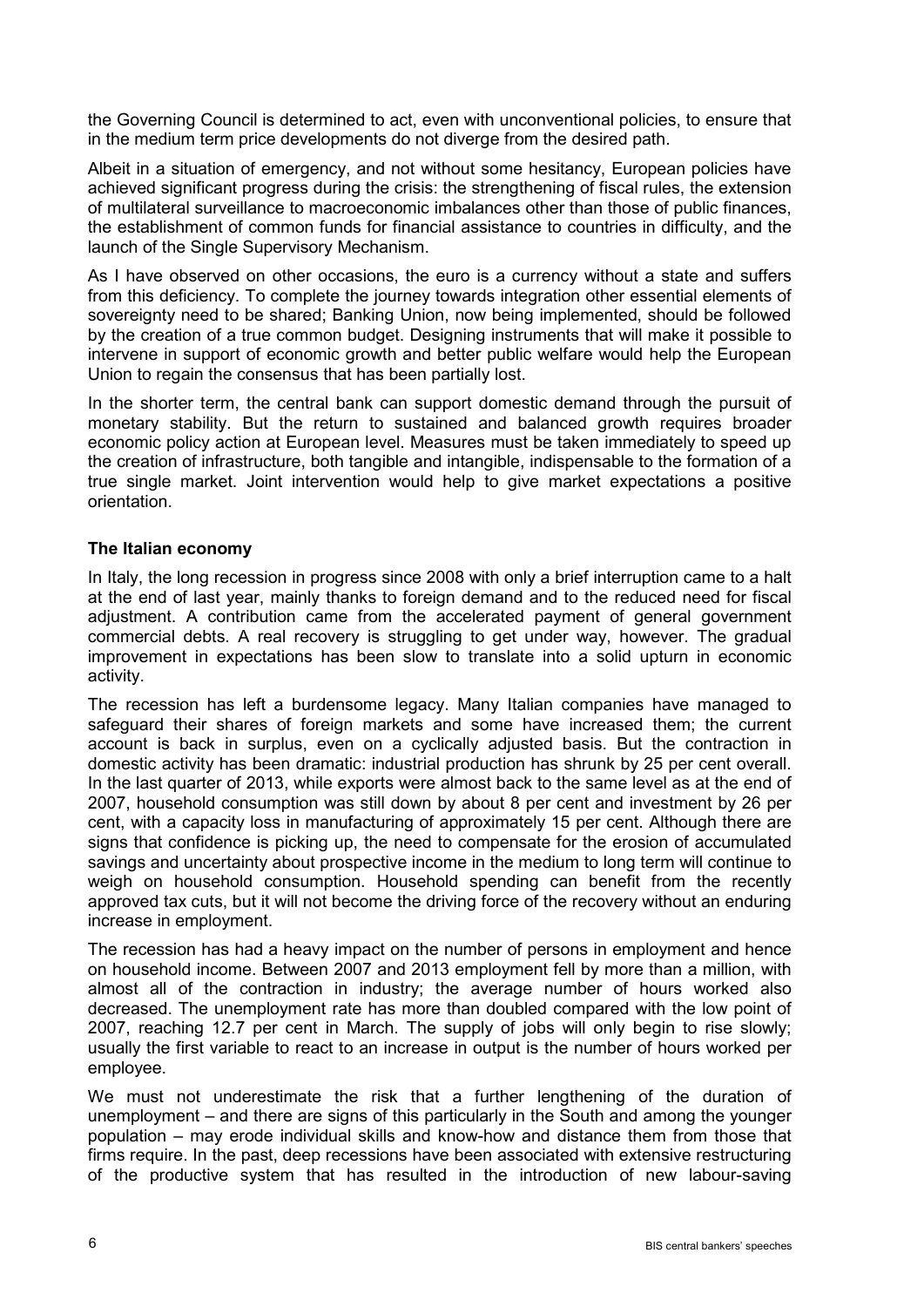technologies and organizational models. But the crisis can be the occasion for our firms to carry out and extend what up to now has often been missing: a profound renewal of the mode of production in connection with the digital revolution, which can give life to new forms of enterprise and employment in new fields of activity.

Productivity gains and employment growth can go hand in hand if domestic demand revives. The key is the growth of fixed investment, which forms the linkage between demand and supply. On the one hand, given the right external conditions, investment is the demand component that reacts most promptly to changes in expectations, while on the other it bolsters supply capacity by exploiting technical progress and responding to the globalization of markets and production processes.

The ratio of gross investment to GDP has fallen by 4 percentage points since 2007, reaching a post-war low of 17 per cent in 2013. The difficulty of many firms in accessing bank credit has been a factor. But it is above all the widespread uncertainty over the prospects for demand growth and the orientation of economic policies that is responsible for postponements and cutbacks of plant restructuring and expansion plans.

Towards the end of 2013 opinions of the conditions for investment became more favourable, especially among the largest companies. In manufacturing industry, spending plans suggest a stabilization this year, thanks to the support of the capital goods component. These first positive signs can strengthen if the business environment improves.

Economic policy measures that act on both the demand and the supply side in a comprehensive, consistent framework can support economic activity in the short term and lend strength to the reform project. If that project is vast, vigorous and credible, it can alter the course of expectations, reinforcing the growth of investment, employment and consumption. The response to the acute phase of the crisis was notable, but the results have suffered from the fragmentary nature of the interventions and from the incomplete implementation of many of the measures adopted, in some cases owing to successive, at times substantial revisions made to them soon after.

It is important to build on the foundation of what has already been done. For example, thanks to the measures in the service sector, the OECD indicators show that Italy is now more open to competition. But at the end of last year only half of the implementing measures envisaged by the 69 reform laws passed between November 2011 and April 2013 had been issued. In the field of taxation, the rapid implementation of the enabling act can ensure greater certainty in the application of rules and sanctions and make the fight against tax evasion and avoidance more effective and closely targeted.

The main shortcomings of our economic system and the prospects for reform, which are also the subject of the National Programme that the Government presented in April, are examined in a chapter of this year's Report. The list of areas requiring action is long; among the most urgent interventions are those to safeguard legality and efficiency in the public administration.

Corruption, criminal activity and tax evasion not only undermine the community but also distort the behaviour of economic agents and market prices, reduce the effectiveness of governmental action, increase the tax burden on those who do their duty, and compress productive investment and job creation. A well-functioning public administration improves the operation of markets and competition, reduces firms' costs, and is reflected in the quality and cost of public services and thus on the tax burden. The efficacy of the reforms depends on it.

Restrictive regulation and a legal and institutional environment that is unfriendly to entrepreneurial activity hamper the transfer of resources towards the more efficient firms and sectors and the growth of productivity. The same elements also affect the Italian economy's ability to attract investment from abroad, which is very poor compared with other economies, ultimately curbing the diffusion of innovative technologies and managerial practices. For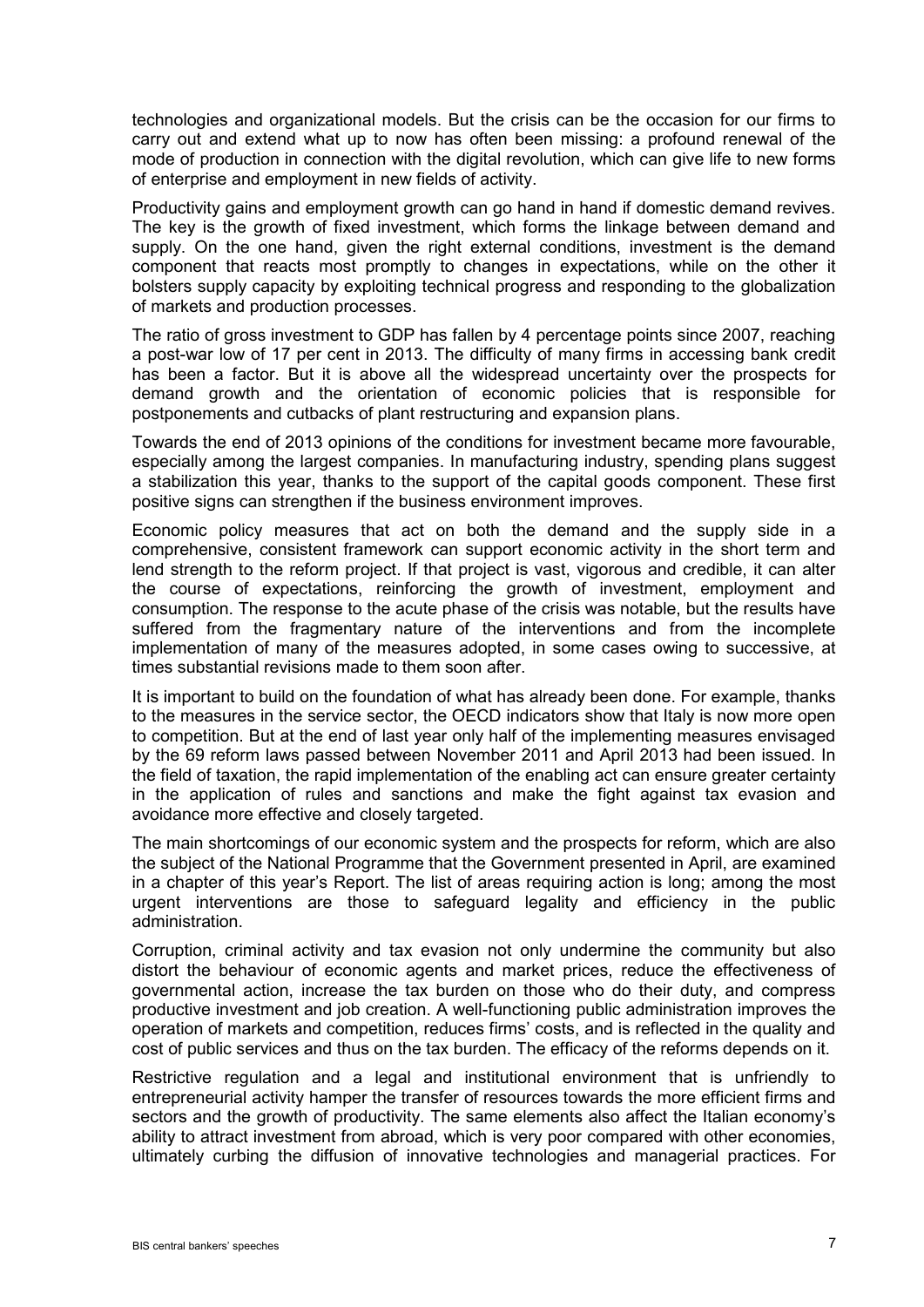potential investors, both Italian and foreign, the lengthiness and complexity of administrative procedures pose the most significant obstacle.

In many cases the benefits of reforms are inevitably deferred. This is true, for example, of interventions on the education and training system, a subject to which we have dedicated another chapter of the Report. But this is no reason to postpone action. The level of education and skills on which the Italian productive economy can count is inadequate: a recent OECD survey ranks Italy last for functional literacy and next to last for numeracy; the gap with the average of the other countries is also found among the younger age groups and increases with the level of educational qualification.

Important progress has been made in adjusting the public finances. The deficit is equal to 3 per cent of GDP, below the European average. With Germany, Italy has the highest primary surplus in Europe, and Italy is close to achieving structural budget balance. The reforms of the past years have reduced the pressure of demographic trends on public expenditure, pressure which instead remains strong in many other countries of the Union.

The lowering of the ratio of debt to GDP remains the ineluctable challenge for our country; its speed depends on a return to stable, rapid growth. Economic growth and budgetary balance can only be pursued in tandem.

The results won with so much sacrifice must not be squandered. They make it possible to undertake actions in support of growth, for example by continuing to shorten the payment times of general government entities and to reduce the tax wedge on labour. The budgetary rules that we have agreed in Europe and transposed into our national law are aimed at ensuring the long-term sustainability of the public finances. The margins of flexibility that they afford can be exploited as part of a cogent strategy of structural reforms directed at clear and credible objectives.

Careful action to recoup efficiency in the public administration, conducted as part of the spending review, can assist a reallocation of expenditure to the benefit of the more productive items. This objective should be accompanied on the revenue side by greater reliance on the less distortionary items at both central and local level.

The endowment of infrastructure, in which Italy is inferior to the other main European countries, influences firms' productivity, their choices of where to locate and the quality of life of the population. The delays accumulated in the past decades reflect not so much insufficient resources as inefficiency in their use, but in the last four years public investment expenditure has diminished by nearly 30 per cent. European resources and private capital can contribute in greater measure to the financing of infrastructure and territorial protection, with benefits for the building industry, which has been hit especially hard by the recession.

#### **Banks, credit, supervision**

In Italy, more than in other countries, the banks play a central role in financing the economy. Their business is concentrated in the traditional intermediation of savings, mostly within the country. This is one reason why they withstood the initial impact of the crisis, which originated in foreign markets and speculative financial products. In recent years, however, they have been badly hit by the protracted recession and the sovereign debt crisis. Our Annual Report details the role of the banks in the intermediation of Italians' savings; the Report on Operations and Activities describes the supervisory action of the Bank of Italy.

Bank loans to households and firms at the end of 2013 exceeded €1.4 trillion and 90 per cent of gross domestic product. Credit accounts for almost two thirds of firms' financial debt. More than one third of households' financial wealth is invested in bank deposits and bonds.

In recent years the exceptional decline in GDP has undermined the soundness of many firms, increasing their debt-service burden. The repercussions for banks have been very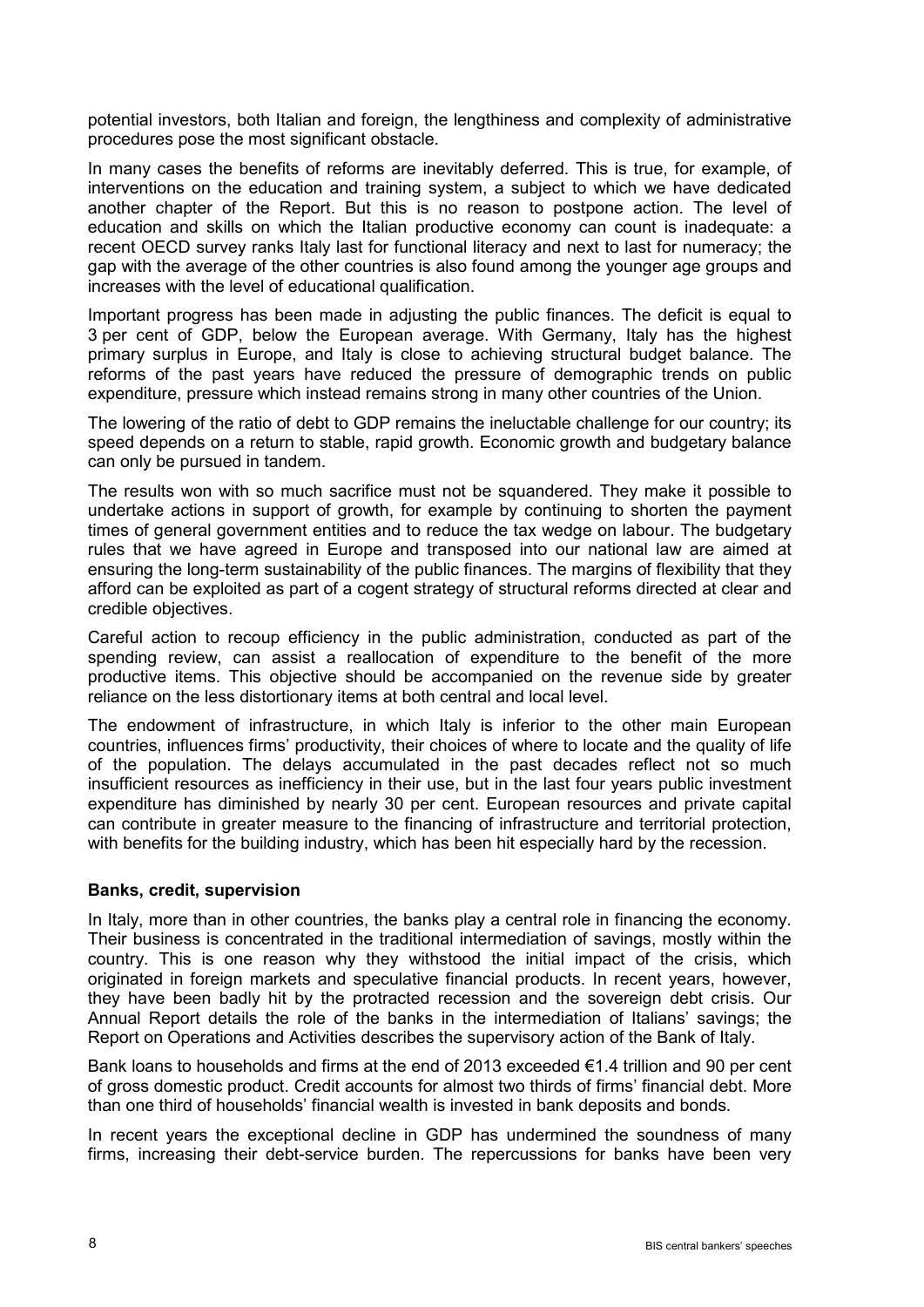serious: loan losses accumulated since 2008 amount to €130 billion; those in the past two years have absorbed almost all of banks' operating profits.

Banks have stemmed the deterioration of profitability by curbing costs. Between 2008 and 2013 the number of employees in banking was reduced by 30,000 and 2,400 branches were closed. The cost-to-income ratio was lowered from 66.7 to 62.1 per cent.

Following the collapse of funding on the international markets in autumn 2011, extensive resort to the Eurosystem's three-year refinancing operations enabled Italian banks to sustain a volume of lending to the economy that exceeded domestic funding and to meet the future redemption of bonds previously placed in foreign markets.

With large-scale purchases of government securities the banks built up resources to withstand new liquidity crises, at a time when the increase in sovereign risk was driving foreign investors away from Italian markets. Interest income and capital gains on these securities partly offset the heavy losses on loans to households and firms. In mid-2013, with the return to orderly market conditions, banks began to sell off government debt.

### **The financing of the economy**

Total credit to the Italian economy is shrinking. But the aggregate data mask different trends for the various categories of borrower. Given the persistent uncertainty about the timing and strength of the recovery, businesses have lowered their demand for credit. The largest firms have increased their recourse to the bond market. In 2013 gross placements by Italian issuers were close to €40 billion, almost twice the amount recorded in the years preceding the crisis.

Credit supply restrictions are hardest on small and medium-sized firms, generally more risky and now especially weakened by the recession. In this setting the funding difficulties of firms with good growth opportunities but no direct access to the capital markets are a cause for concern.

In the coming weeks the Bank of Italy will adopt measures to improve banks' liquidity further, thereby facilitating lending to small and medium-sized firms. The range of loans eligible as collateral for Eurosystem refinancing will be extended. Innovations in the characteristics of contracts will enable banks to pledge new types of loan such as credit lines that are widespread among small firms. Banks will be allowed to use loan portfolios with more flexible collateral management and with lower haircuts; it will be possible to include mortgage loans to households.

The chief obstacle to the supply of financing continues to be credit risk. Non-performing bank loans, net of provisions, have risen to 10.0 per cent of total lending; bad debts alone account for 4.0 per cent. At a time when banks are deeply concerned about borrowers' soundness and prospects, the dearth of credit has been alleviated by the granting of government guarantees.

In 2013 the Central Guarantee Fund accepted more than 77,000 applications to guarantee loans amounting to almost €11 billion. Recent measures have expanded the range of potential beneficiaries of the Fund and more than doubled, compared with the previous period, the resources allocated for the three years 2014–16. A portion of these resources has nevertheless been earmarked for purposes other than those originally envisaged. They must not be dispersed: the piecemeal nature of the interventions risks reducing the effectiveness of an instrument whose purpose must continue to be to facilitate access to credit for small and medium-sized firms that have been weakened by the recession but are fundamentally sound.

A recovery in the securitizations market could help reactivate the flow of credit to the economy. Enabling investors to make an informed assessment of these transactions requires rules that increase their transparency and standardization, and distinguish between complex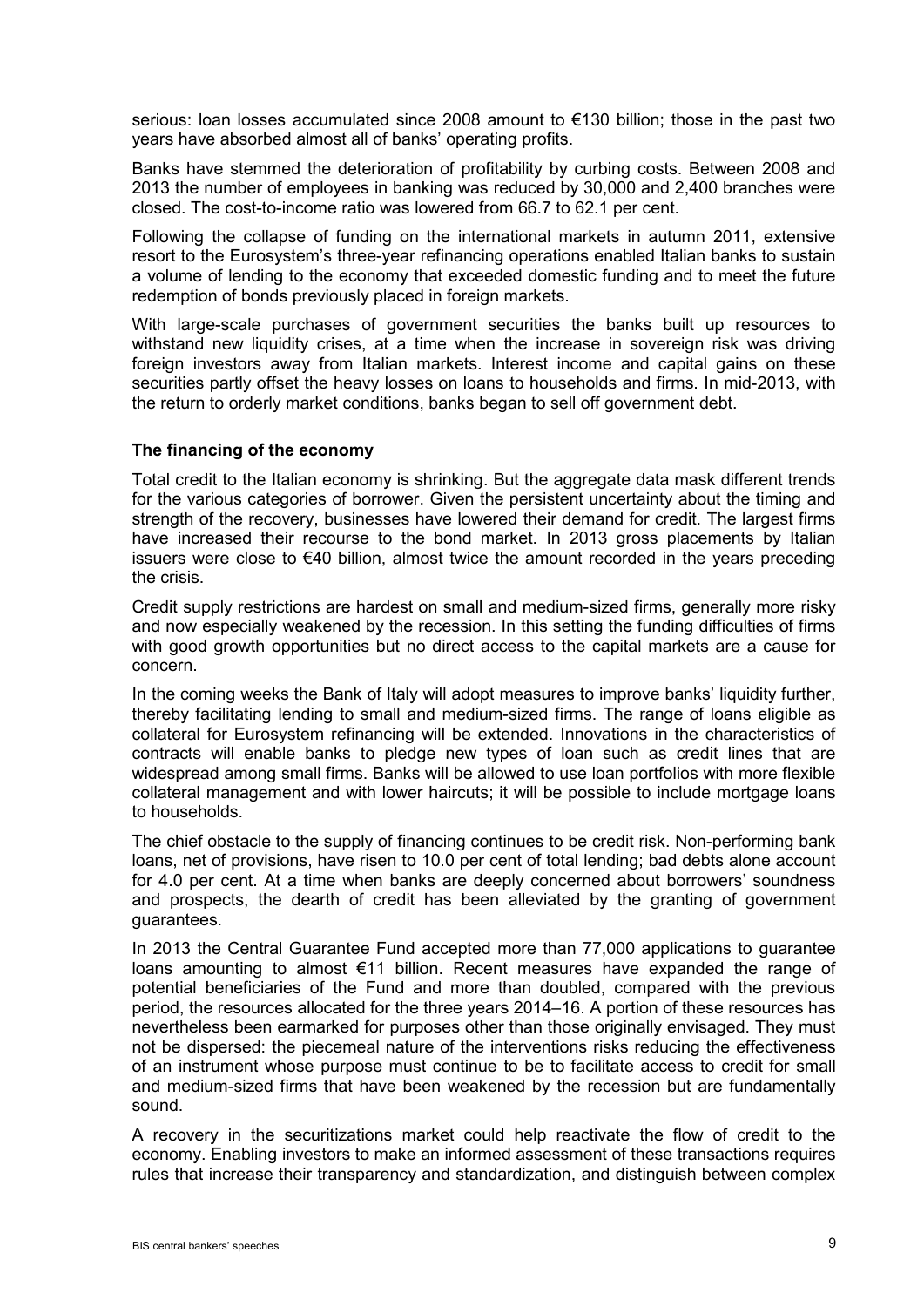and simple products in favour of the latter. The European Commission recently announced initiatives that move in this direction.

Italian firms' indebtedness and dependence on bank credit are signs of their financial vulnerability. With almost €1.3 trillion in financial debt and €1.6 trillion in net equity, Italian firms' overall leverage is 44 per cent; bank loans account for 64 per cent of the total debt. For the euro area these ratios are considerably lower, averaging 39 and 46 per cent respectively.

A larger endowment of equity capital could facilitate firms' access to credit. This, together with greater diversification of the sources of external funding, would make them stronger. Bringing financial leverage into line with the European average would require a capital increase of around €200 billion and an equal reduction in debt: this is an ambitious objective but one within the reach of Italian firms in the medium term. Structural reforms to kick-start growth would attract equity-type funds from external investors and encourage entrepreneurs to invest their own resources, thereby being the first to show confidence in their firms' prospects.

Firms' funding model reflects the structural traits of Italy's economy, such as the modest size and family-based ownership of businesses. Entrepreneurs are reluctant to admit new partners or to raise funds directly on the market, partly owing to a taxation system that has long done little to favour equity capital.

The capital-building incentive introduced by Decree Law 201/2011 (the Allowance for Corporate Equity), reinforced by the 2014 Stability Law, corrects the tax disadvantage of equity with respect to debt. It represents an important opportunity for all firms; it is estimated that almost 40 per cent of firms with 20 or more workers increased their capital in 2012–13.

### **Supervisory action**

In 2013 the Bank of Italy continued the verification of the adequacy of loan loss provisions that we initiated in mid-2012. The supervisory authority continued to call on banks to strengthen their capital in order to ensure their solidity.

At times our interventions have been harshly criticized. We believe that they were decisive first to preserve and then to reinforce investors' confidence in the banking system's ability to withstand the impact of the crisis. Thanks in part to this action, in 2013, notwithstanding the sharp increase in non-performing loans, the coverage ratio on them went up from 39 to 42 per cent.

Core tier 1 capital rose from 7.1 per cent of risk-weighted assets in 2008 to 10.5 per cent in 2013; substantial issues of new equity and retained profits contributed nearly €60 billion to the increase in capital. Capital strengthening proceeds: in the first five months of this year ten banking groups made or announced capital increases amounting to €11 billion; for the banks subject to the comprehensive assessment carried out at European level this will raise capital ratios by around one percentage point.

Capital strengthening has been achieved almost entirely with private capital. The Italian State's contribution has been minimal; it reached  $64.8$  billion in the first quarter of 2013 (0.3 per cent of GDP), a level far below those of most of the other European countries; it will be wiped out by the repayment of the State's loan to Monte dei Paschi di Siena, of which €3 billion has already been authorized by the Bank of Italy. Overall, public support for the banks has generated substantial net gains for the Italian State.

The banking foundations have participated in capital-raising operations, thereby contributing to the solidity of the banking system in the most difficult phase; sometimes, as a matter of choice or out of necessity, they have reduced the share of capital they owned. The inflows of resources connected with investors' renewed confidence in Italy's prospects provide an opportunity for banks to strengthen their capital bases and for foundations to further diversify their assets. At the same time it is necessary, as I have indicated on several occasions, to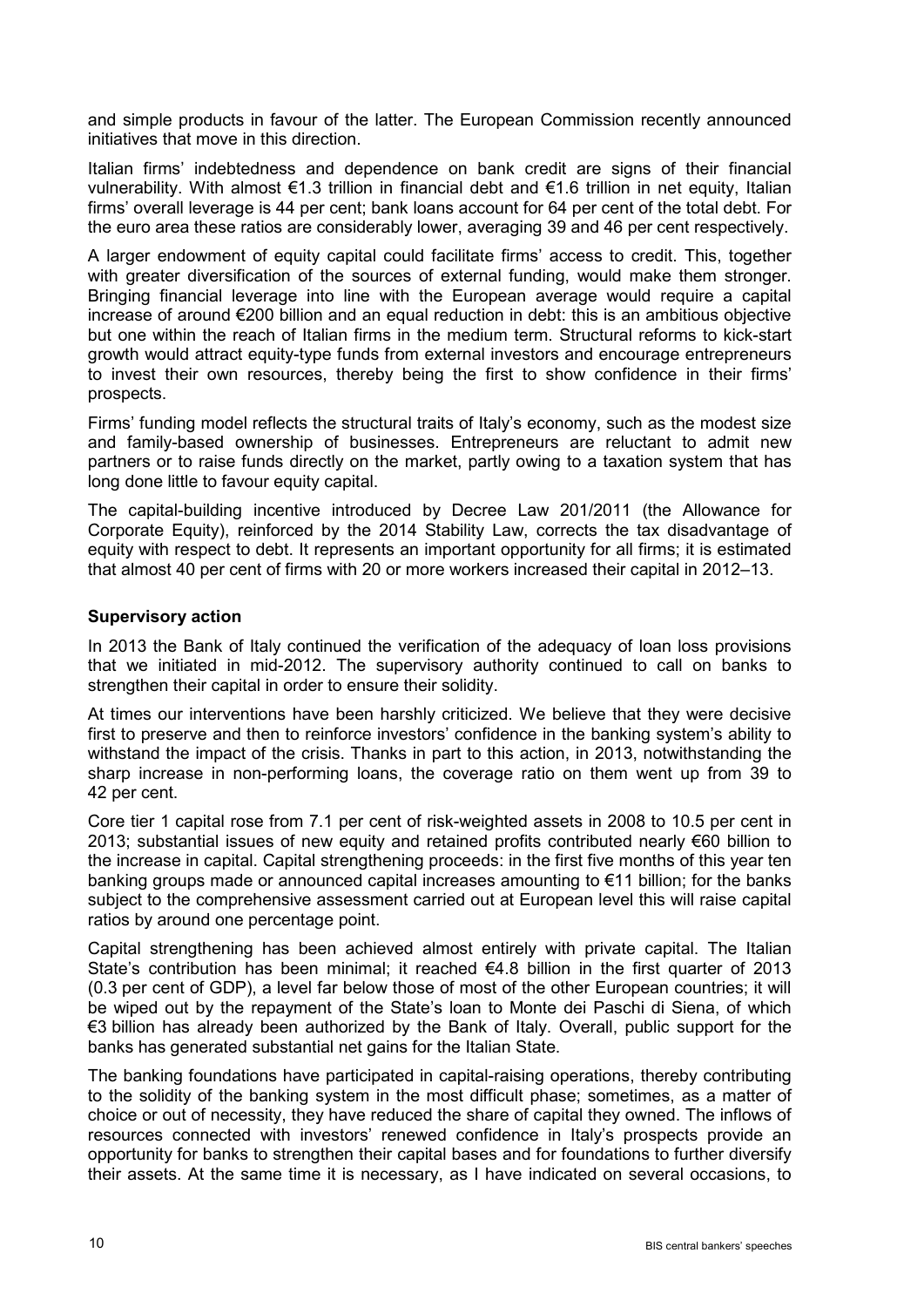reinforce the separation between foundations and banks by prohibiting persons from moving between the governing bodies of foundations and banks and extending the ban on control to cases in which it is exercised de facto, even jointly with other shareholders.

For many small and medium-sized banks close relationships with their home territory are a source of stability, which has a beneficial effect on the local economy. However, a misguided interpretation of these relationships can distort the disbursement of credit, thereby jeopardizing the soundness of banks' balance sheets and the efficient allocation of resources. Cases of this kind become more likely during prolonged recessions, such as the one we have passed through. We are working to persuade banks to strengthen their operational, organizational and corporate governance safeguards in order to prevent credit relationships with customers from degenerating and to take remedial action when they do.

Taking account of the numerous suggestions deriving from public consultation, the Bank of Italy has recently issued regulations on bank governance. The rules foster the correct exercise of the functions of strategic guidance, management and control, enhance the functionality of decision-making chains, exert downward pressure on costs, and make directors more accountable. Some of the rules are immediately applicable, others could require banks to make changes to their bylaws, to be implemented without delay. The innovations introduced for cooperative banks encourage shareholders to attend shareholders' meetings, foster internal debate and facilitate the raising of equity capital.

Bank crises are often associated with weaknesses in corporate governance systems, which sometimes breed episodes of malfeasance. The Bank of Italy tackled 11 new cases of intermediaries in difficulty in 2013 and another six in the first four months of this year. The banks currently under special administration are small or medium-sized; they account for about 1 per cent of the total assets of the banking system. Since 2009, ten intermediaries have been placed directly in liquidation and 55 under special administration; about half the crisis procedures that have been completed saw the banks return to ordinary operations, including by way of takeovers. The continuity of customer services was guaranteed together with the protection of depositors.

In the last two years 340 inspections were carried out at banks that accounted for 80 per cent of the banking system's total assets. In 63 cases serious shortcomings were found in banks' corporate governance. In 45 of these there were irregularities of a possibly criminal nature that were promptly reported to the judicial authorities. With the proper distinction of functions and instruments, cooperation with the magistracy is intense.

Where necessary the Bank of Italy requests banks to radically renew their board of directors, strengthen their organizational structure and capital base, and draw up new business plans. This makes it possible to avoid recourse to crisis procedures, which might be required if the problems found persisted. Our action would become even more effective with the attribution of the power to remove a bank's directors when necessary and on the basis of convincing evidence, as is envisaged in the draft law for the transposition of the European Capital Requirements Directive.

Italy's large banks, as well as granting loans, often hold equity interests in non-financial firms. Such shareholdings must not distort lending decisions or delay the emergence of borrowers' difficulties. The risks associated with these relationships, in the same way as for those deriving from dealings with counterparties closely related to banks, must be carefully monitored by the latter's governing bodies. The Bank of Italy cannot and must not assess individual lending decisions in advance, but lays down rules for related-party transactions and checks that they are complied with. The rules are intended to prevent allocative distortions and minimize conflicts of interest; they establish quantitative limits to risk, strengthened decision-making procedures, organizational safeguards and obligations to inform the supervisory authority.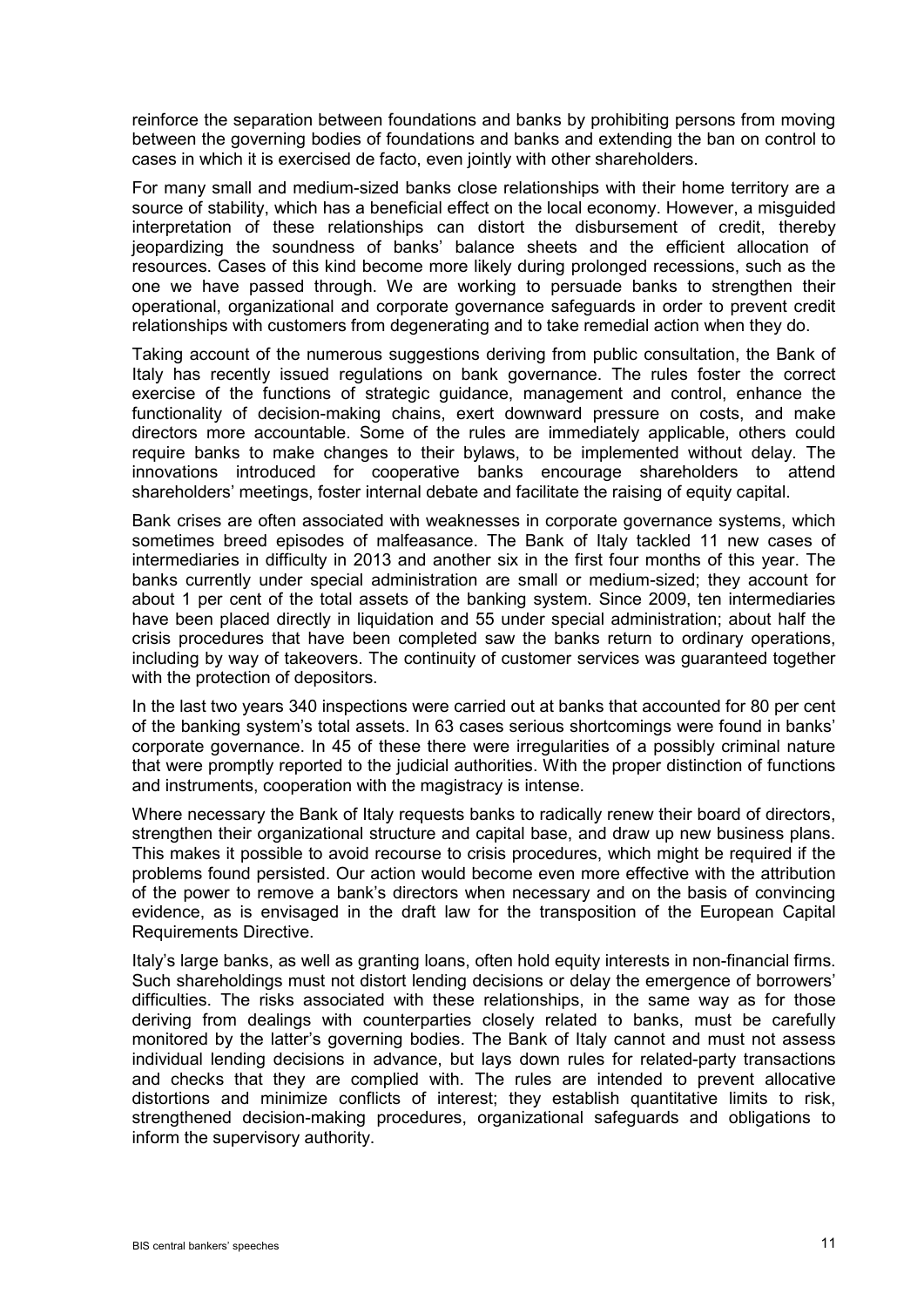### **Banking Union and the implementation of the Single Supervisory Mechanism**

The ongoing construction of the Single Supervisory Mechanism is driving forward the Banking Union project, one aim of which is to counter the fragmentation of the euro area's financial markets. The new European supervisory system shares the basic principles of the approach followed in Italy: emphasis on close integration of on- and off-site controls, quantitative and qualitative assessment of risks, and close linkage between the results of analyses and remedial action.

The Single Resolution Mechanism for crises will come into operation in 2015. The handling of banking crises will involve numerous national and European institutions participating in the context of a Single Resolution Board. Provision is made for recourse to a fund made up of contributions paid in by the banks themselves. Even though the decision-making process appears complex and the pooled resources limited, the compromise reached is a further step towards the completion of Banking Union.

Together with the ECB and the other national supervisory authorities, we are now conducting the comprehensive assessment of the most important euro-area banks. The aim of the exercise is to increase the transparency and reliability of banks' balance sheets and increase the market's confidence in the soundness of the European banking system, thereby contributing to the recovery of lending to the economy. The key aspects of the comprehensive assessment are an asset quality review and a stress test of the banks' balance sheets.

The exercise under way is of unprecedented complexity, both in terms of the volume of activities to be carried out and for their concentration in time. It considers a wide range of bank assets, going from loans to households and firms, to government securities and complex financial instruments, so-called third-level assets.

In the cases where the assessment shows that a bank needs to raise its capital ratios, this can be done in several ways, ranging from not distributing profits to the disposal of nonstrategic assets, the cutting of costs and the issue of new equity. The manner of carrying out these interventions and their timing will be determined in relation to the nature of the capital weakness and according to whether it derived from value adjustments to balance-sheet items or from the results of stress tests. Capital-raising measures will have to be agreed with the national supervisory authorities.

The credibility of the exercise and its success in restoring confidence in the soundness of the European banking system require that instruments of public intervention be available to act as financial backstops, as established by the European Council in June 2013 and reaffirmed by the Ecofin Council in November. They will have to conform with the basic principles of national and European law, with the ultimate objective of ensuring financial stability.

The results of the comprehensive assessment of banks' balance sheets will be published in October. The exercise is already making a contribution to the strengthening of banks' capital bases. The effects on the supply of credit in the short term will need to be carefully monitored. In the longer run, the positive relationship between banks' capital and growth in lending will be reinforced.

#### **The challenges immediately ahead**

In the closing months of last year the flow of new bad debts began to diminish. However, historical experience teaches that economic recovery will improve credit quality only gradually, and with a lag. To cope with the additional loan loss provisions that will be necessary, the banking system will have to increase its efficiency further.

The rationalization of the branch network is beginning to make a dent in operating costs, but there is still ample room for improvement in the use of technology. The European-wide intensification of competition in the banking market that will stem from the shift to single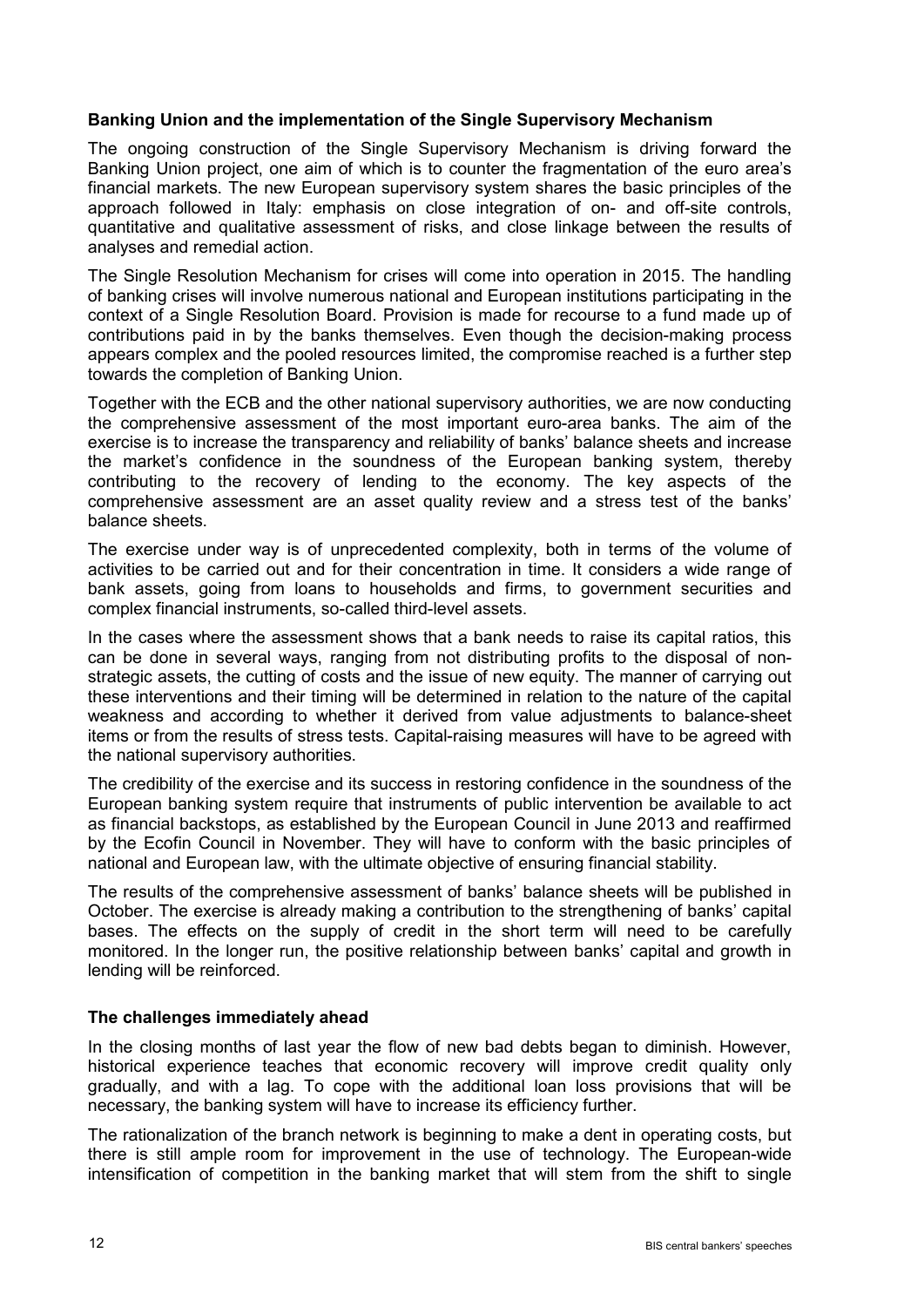supervision will stimulate a rethinking of banks' business models, organization and distribution methods. The structural measures on banking now under discussion at European level can work in the same direction, with effects circumscribed to a limited number of banks. Mergers based on solid economic foundations and market logic can facilitate the recouping of efficiency. In considering proposed mergers, the Bank of Italy weighs their compliance with the regulations and with the standards of sound and prudent management.

Banks must reduce the volume of non-performing loans in order to free up the resources needed to finance the economy. There is growing interest in these assets on the part of specialized investors, who are now willing to pay higher prices than in the past thanks to the easing of the sovereign debt crisis and the reduction in risk premiums. The revival of this market also benefits from the increase in provisioning, which translates into a decline in the prices at which banks are prepared to dispose of these loans. The market is also gaining from the recent changes in the tax treatment of loan losses, which have reduced – but not eliminated – Italy's strong fiscal disincentives to the prudent valuation of risk.

Some disposals of non-performing assets have already taken place, and others may be wellreceived by national and international investors. Several large banks are acting to rationalize their management of non-performing loans by creating special units for the purpose. The need to shrink the stock of impaired loans arises also for smaller banks, which could find it hard to develop autonomous strategies for dealing with them.

\* \* \*

The year 2013 was another trying one for Europe and for the Italian economy, harder than had been predicted twelve months back. The exit from the recession remains laborious, the recovery fragile and uncertain. In Italy, as elsewhere, there is no lack of positive signs: capital inflows are growing, consumer confidence is strengthening, manufacturing orders are rising. In order to consolidate these gains, it is necessary to build on what has been done so far, moving vigorously ahead on the path of reform and promoting the drive for efficiency in public services as in the private sector. We also know that gains in productivity, stagnant for too long, must be accompanied by the expansion of demand, and hence the growth of household income, which has to be sustained by the formation of new jobs. Investment – private and public, Italian and European – is essential.

The union of the nations of Europe, whose fullest expression to date is the euro, is a work in progress that the peoples of the continent must be able to believe in, to recognize as the source of peace and prosperity. What is asked of the institutions is policies to make the European construction robust but that also respond to the challenges of our time. We are all citizens of this Europe, and together we must make it grow – and not only in economic terms. In the face of public opinion that is divided, not always well informed, the need is for profoundly European policies, implemented within the limits of national responsibilities but in the spirit of cooperation. Monetary policy and Banking Union are two key areas in which the Bank of Italy is intensely engaged.

In monetary management the primary objective is price stability. Monetary policy as such cannot stimulate productivity or determine growth paths. But these are premised upon stable monetary conditions, which the Governing Council of the ECB is striving to ensure. As for banks, which are now subject to common rules and single supervision, in Italy they remain the fundamental pillar for financing the economy. For them to continue raising capital and borrowing in the markets, which is indispensable to the performance in full of their intermediation function, their governance must be strengthened, integrity of conduct must be guaranteed, and profitability must be increased. The possible repercussions of taxation and other burdens on their ability to compete in an integrated financial market must be weighed carefully.

The recovery of the economy and renewed creation of jobs depend on the ability to finance deserving investment projects. Even in the present difficult phase, this is the fundamental task to be performed by bank credit, with the crucial support of capital invested directly in